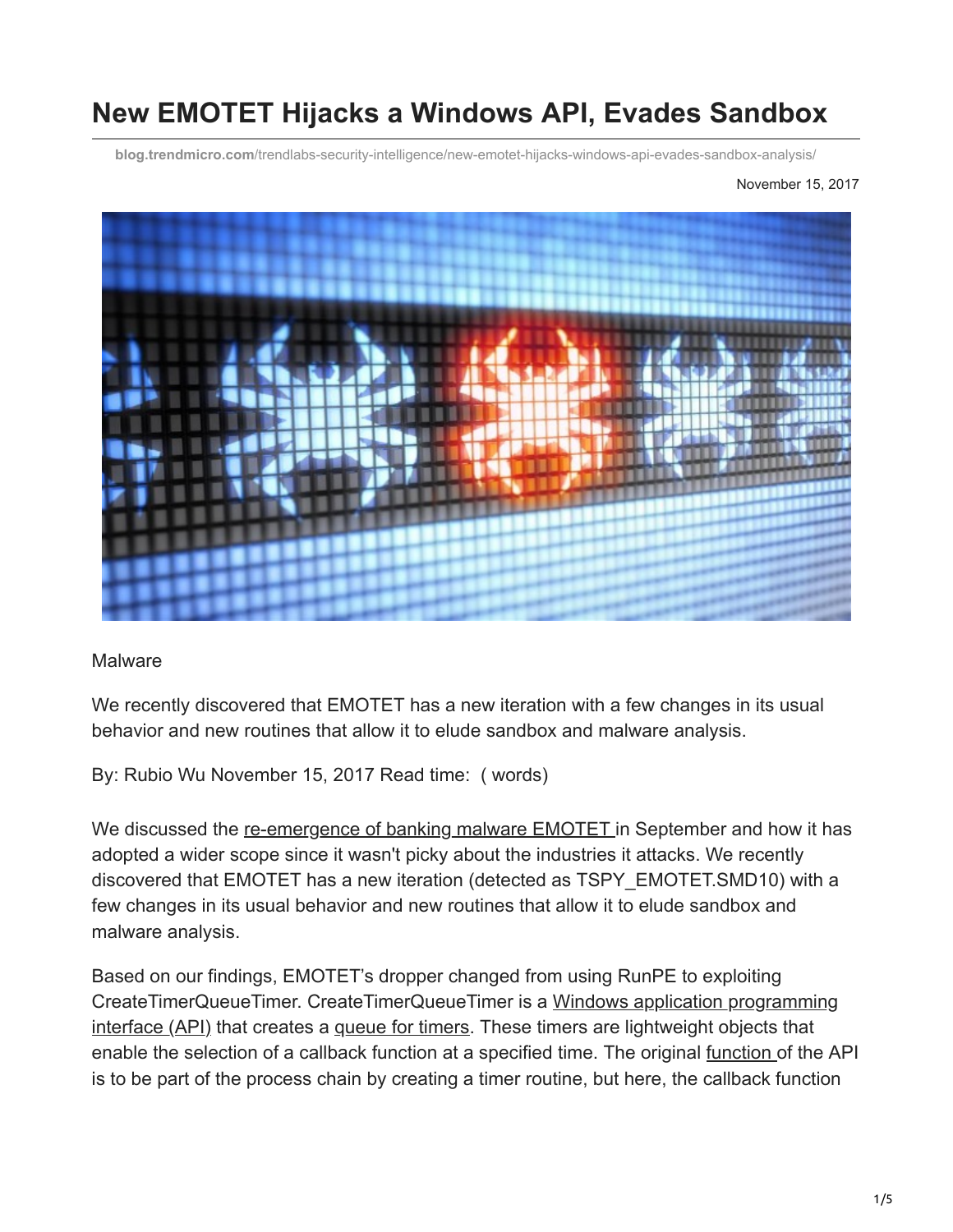of the API becomes EMOTET's actual payload. EMOTET seems to have traded RunPE for a Windows API because the exploitation of the former has become popular while the latter is lesser known, theoretically making it more difficult to detect by security scanners.

# **[Figure 1. A CreateTimerQueueTimer API document](https://blog.trendmicro.com/content/dam/trendmicro/global/en/migrated/security-intelligence-migration-spreadsheet/trendlabs-security-intelligence/2017/11/171114Emotet_01.jpg)**

*Figure 1. A CreateTimerQueueTimer API document (from [CreateTimerQueueTimer function](https://msdn.microsoft.com/zh-tw/library/windows/desktop/ms682485(v=vs.85).aspx))*

### **[Figure 2. When the EMOTET dropper executes at Stage 4](https://blog.trendmicro.com/content/dam/trendmicro/global/en/migrated/security-intelligence-migration-spreadsheet/trendlabs-security-intelligence/2017/11/171114Emotet_02.jpg)**

*Figure 2. When the EMOTET dropper executes at Stage 4, the Stage 5 payload at 0x 0x428310 will be injected to CreateTimerQueueTimer.*

This is not the first malware we've seen abusing CreateTimerQueueTimer. [Hancitor,](https://success.trendmicro.com/solution/1115383-emerging-threat-on-hancitor)) a banking Trojan that dropped PONY and [VAWTRAK,](http://blog.trendmicro.com/trendlabs-security-intelligence/banking-malware-vawtrak-now-uses-malicious-macros-abuses-windows-powershell/) also exploited the API in its dropper, which is a malicious macro document.

# *Anti-Analysis and Anti-Sandbox Techniques*

We also observed a new behavior in this variant, which is its anti-analysis technique. Some malware are designed to sleep for a period of time to avoid detection from malware analysis products. The analysis platform will change its sleep period to a very short time to scan for malicious activities. EMOTET's anti-analysis technique involves checking when the scanner monitors activities to dodge detection. CreateTimerQueueTimer helps EMOTET do the job every 0x3E8 milliseconds.

This variant has the ability to check if it's inside a sandbox environment at the second stage of its payload. The EMOTET loader will not proceed if it sees that it's running inside a sandbox environment.

The dropper will check for the following to discern whether it is running in a sandbox environment:

- When NetBIOS' name is TEQUILABOOMBOOM.
- When UserName is Wilber, NetBIOS' name starts with SC, and NetBIOS name starts with CW.
- When UserName is admin, DnsHostName is SystemIT, and if there's a Debugger symbol file like C:\\Symbols\aagmmc.pdb.
- When Username is admin, and NetBIOS name is KLONE X64-PC
- When UserName is John Doe.
- When UserName is John and there are two files called C:\\take screenshot.ps1 and C:\\loaddll.exe.
- When these files are present: C:\\email.doc, C:\\123\\email.doc, and C:\\123\\\email.docx.
- When these files are present: C:\\a\\foobar.bmp, C:\\a\\foobar.doc, and C:\\a\\foobar.gif.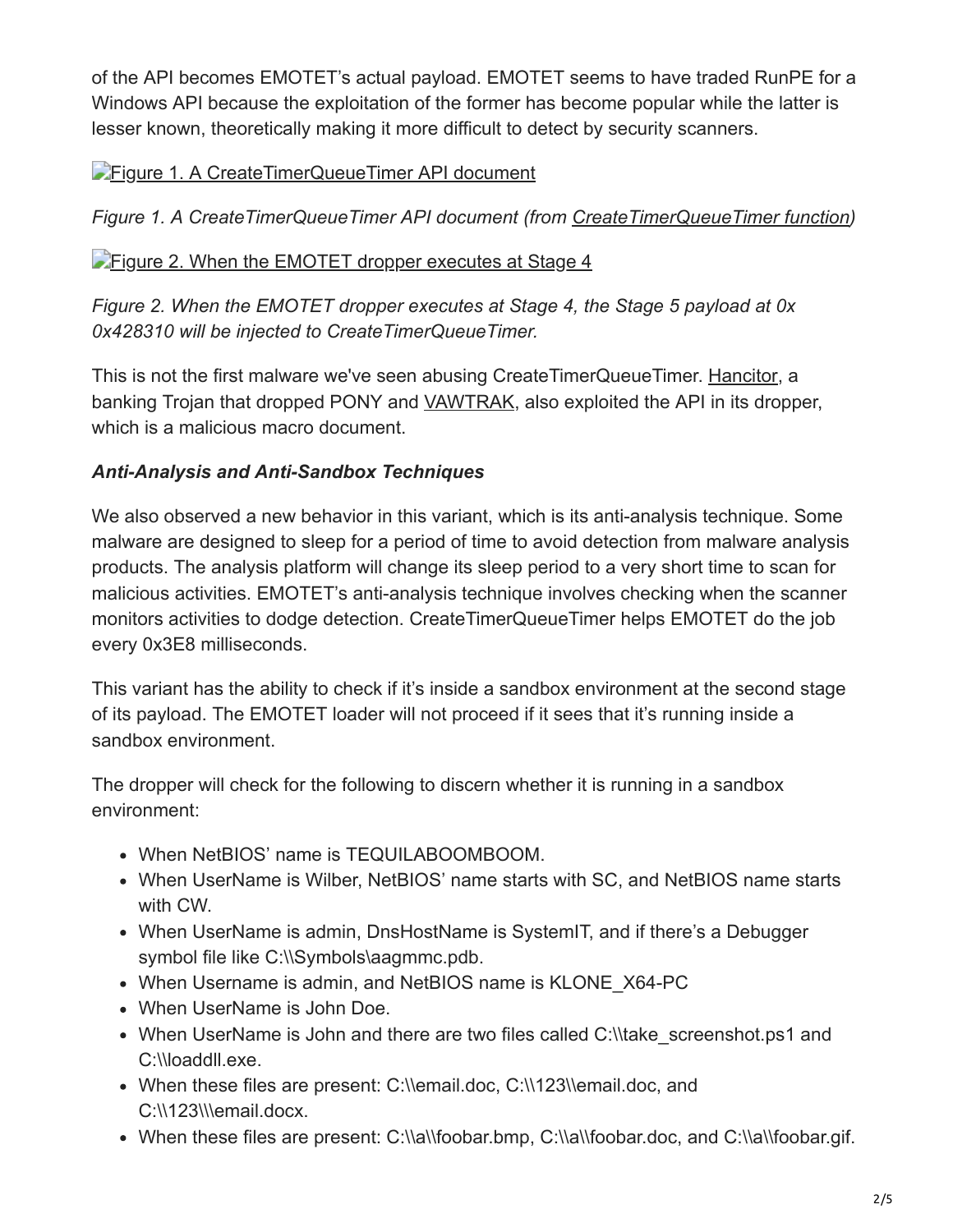$\blacktriangleright$  Figure 3. When sample files are named sample., mlwr smple. or artifact.exe, the malicious payload will also not be launched.

*Figure 3. When sample files are named sample., mlwr\_smple. or artifact.exe, the malicious payload will also not be launched.*

As part of its unpacking technique, this variant will run itself through another process if it does not have admin privilege. If the process has admin privilege, it will proceed with the following:

- 1. Create new service as an auto start to make malware persistent
- 2. Change the service description to "Provides support for 3rd party protocol plug-ins for Internet Connection Sharing."
- 3. Start the service.
- 4. Collect system information such as process name and system information
- 5. Encrypt the collected information via the AES-128 algorithm and SHA1 hash algorithm.
- 6. Encrypt the information and POST at the C&C server.

**[Figure 4. EMOTET collects system process information \(left\) and saves the result to](https://blog.trendmicro.com/content/dam/trendmicro/global/en/migrated/security-intelligence-migration-spreadsheet/trendlabs-security-intelligence/2017/11/171114Emotet_04.jpg)** memory (right)

*Figure 4. EMOTET collects system* process *information (left) and saves the result to memory (right)*

 $\overline{\phantom{a}}$ 

*Figure 5. EMOTET collects information about the system version and current applications running under C:\\WOW64\*

 $\overline{\phantom{a}}$ 

*Figure 6. EMOTET C2 IP(*RED):PORT*(YELLOW) List*

# *Infection Chain*

 $\Box$ 

*Figure 7. The variant's infection chain*

The infection chain of this variant starts with a phishing email. The email contains a malicious URL that will drop a document file containing a malicious macro.

**[Figure 8. EMOTET phishing email](https://blog.trendmicro.com/content/dam/trendmicro/global/en/migrated/security-intelligence-migration-spreadsheet/trendlabs-security-intelligence/2017/11/171114Emotet_08.jpg)** 

*Figure 8. EMOTET phishing email*

**[Figure 9. Malicious EMOTET document](https://blog.trendmicro.com/content/dam/trendmicro/global/en/migrated/security-intelligence-migration-spreadsheet/trendlabs-security-intelligence/2017/11/171114Emotet_09.jpg)**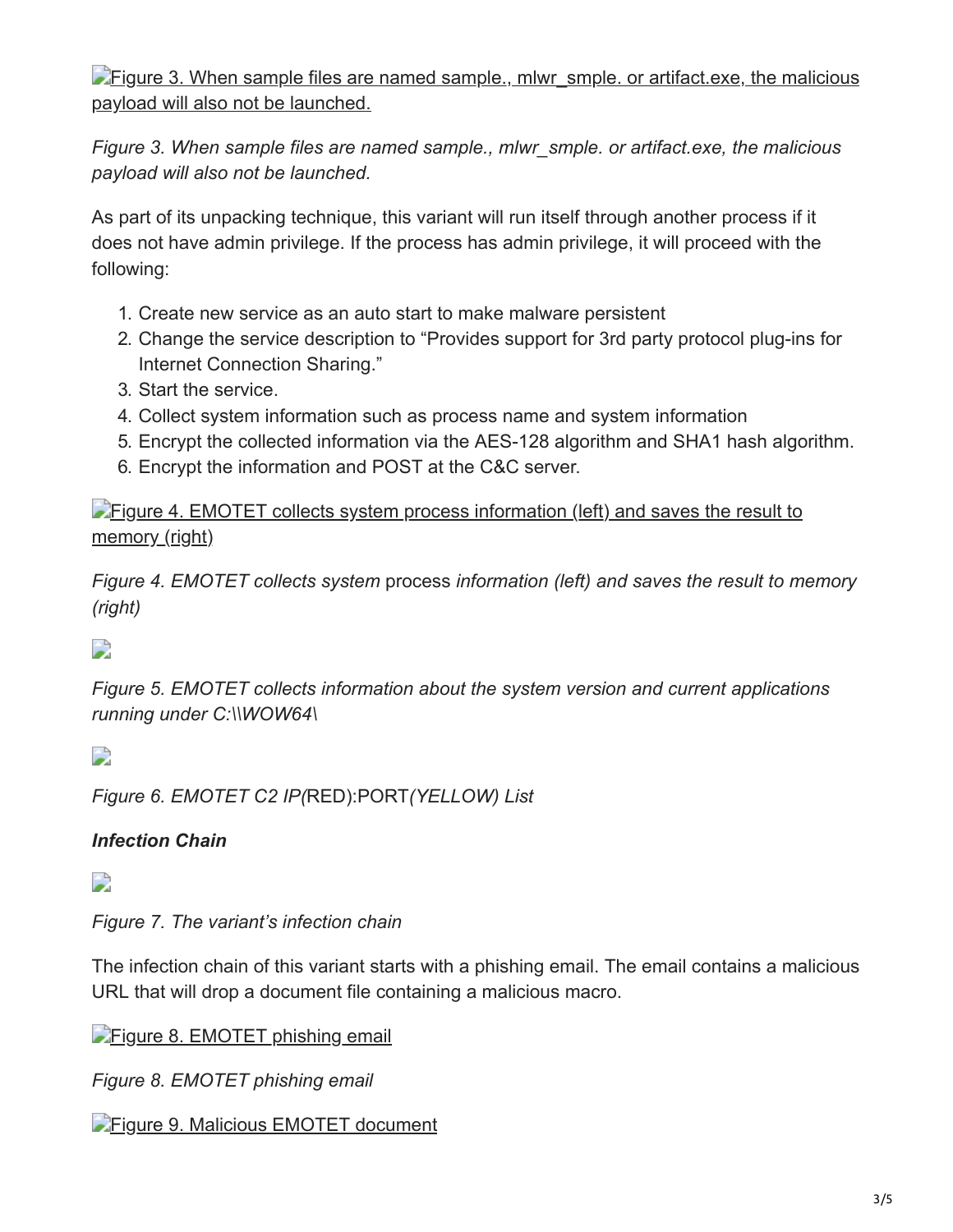*Figure 9. Malicious EMOTET document*

**[Figure 10. The malicious macro inside the document will prompt cmd.exe and PowerShell](https://blog.trendmicro.com/content/dam/trendmicro/global/en/migrated/security-intelligence-migration-spreadsheet/trendlabs-security-intelligence/2017/11/171114Emotet_10.jpg)** to execute an encoded and obfuscated string.

*Figure 10. The malicious macro inside the document will prompt cmd.exe and PowerShell to execute an encoded and obfuscated string.*

The command downloads EMOTET from hxxp*://bonn-medien[.]de/RfThRpWC/* and will execute the dropper PE payload from the malicious site.

**[Figure 11. The network traffic of Powershell downloading the dropper](https://blog.trendmicro.com/content/dam/trendmicro/global/en/migrated/security-intelligence-migration-spreadsheet/trendlabs-security-intelligence/2017/11/171114Emotet_11.jpg)** 

*Figure 11. The network traffic of Powershell downloading the dropper from bonnmedien[.]de/RfThRpWC/*

Enterprises and end-users can avoid threats like EMOTET by following best practices for [defending against phishing attacks](https://www.trendmicro.com/vinfo/us/security/news/cybercrime-and-digital-threats/best-practices-identifying-and-mitigating-phishing-attacks). Users should always be cautious of individuals or organizations that ask for personal information. Most companies will not ask for sensitive data from its customers. When in doubt, users should verify with the company to avoid any potential issues. Users should also avoid clicking links or downloading files even if they come from seemingly "trustworthy" sources. In addition, enterprises can stay protected by employing [strong security policies](https://www.trendmicro.com/vinfo/us/security/news/cybercrime-and-digital-threats/infosec-guide-email-threats) to their email gateway and ensuring that their network infrastructure can filter, validate, and block malicious traffic like anomalous data exfiltration.

# *Trend Micro Solutions*

Combating threats against the likes of EMOTET call for a multilayered and proactive approach to security—from the [gateway](https://blog.trendmicro.com/en_us/business/products/user-protection/sps.html), [endpoints,](https://blog.trendmicro.com/en_us/business/products/user-protection/sps.html) [networks,](https://blog.trendmicro.com/en_us/business/products/network/advanced-threat-protection.html) and [servers.](https://blog.trendmicro.com/en_us/business/products/hybrid-cloud.html) Trend Micro [endpoint solutions such as T](https://blog.trendmicro.com/en_us/small-business/worry-free-services-suites.html)[rend Micro™ Smart Protection Suites](https://blog.trendmicro.com/en_us/business/products/user-protection/sps.html) [and Worry-Free™](https://blog.trendmicro.com/en_us/small-business/worry-free-services-suites.html) Business Security can protect users and businesses from these threats by detecting malicious files, and spammed messages as well as blocking all related malicious URLs. [Trend Micro Deep Discovery™](https://blog.trendmicro.com/en_us/business/products/network/advanced-threat-protection.html) has an email inspection layer that can protect enterprises by detecting malicious attachment and URLs.

[Trend Micro™ Hosted Email Security](https://blog.trendmicro.com/en_us/business/products/user-protection/sps/email-and-collaboration/email-security.html) is a no-maintenance cloud solution that delivers continuously updated protection to stop spam, malware, spear phishing, ransomware, and advanced targeted attacks before they reach the network. It protects Microsoft Exchange, [Microsoft Office 365,](https://blog.trendmicro.com/en_us/business/products/user-protection/sps/email-and-collaboration/cloud-app-security.html) Google Apps, and other hosted and on-premises email solutions.

[Trend Micro XGen™ security p](https://blog.trendmicro.com/en_us/business/products/all-solutions.html)rovides a cross-generational blend of threat defense techniques against a full range of threats for [data centers,](https://blog.trendmicro.com/en_us/business/products/hybrid-cloud/security-data-center-virtualization.html) [cloud environments](https://blog.trendmicro.com/en_us/business/products/hybrid-cloud/cloud-migration-security.html), [networks](https://blog.trendmicro.com/en_us/business/products/network.html), and [endpoints](https://blog.trendmicro.com/en_us/business/products/user-protection.html). Smart, optimized, and connected, XGen™ powers Trend Micro's suite of security solutions: Hybrid Cloud Security, User Protection, and Network Defense.